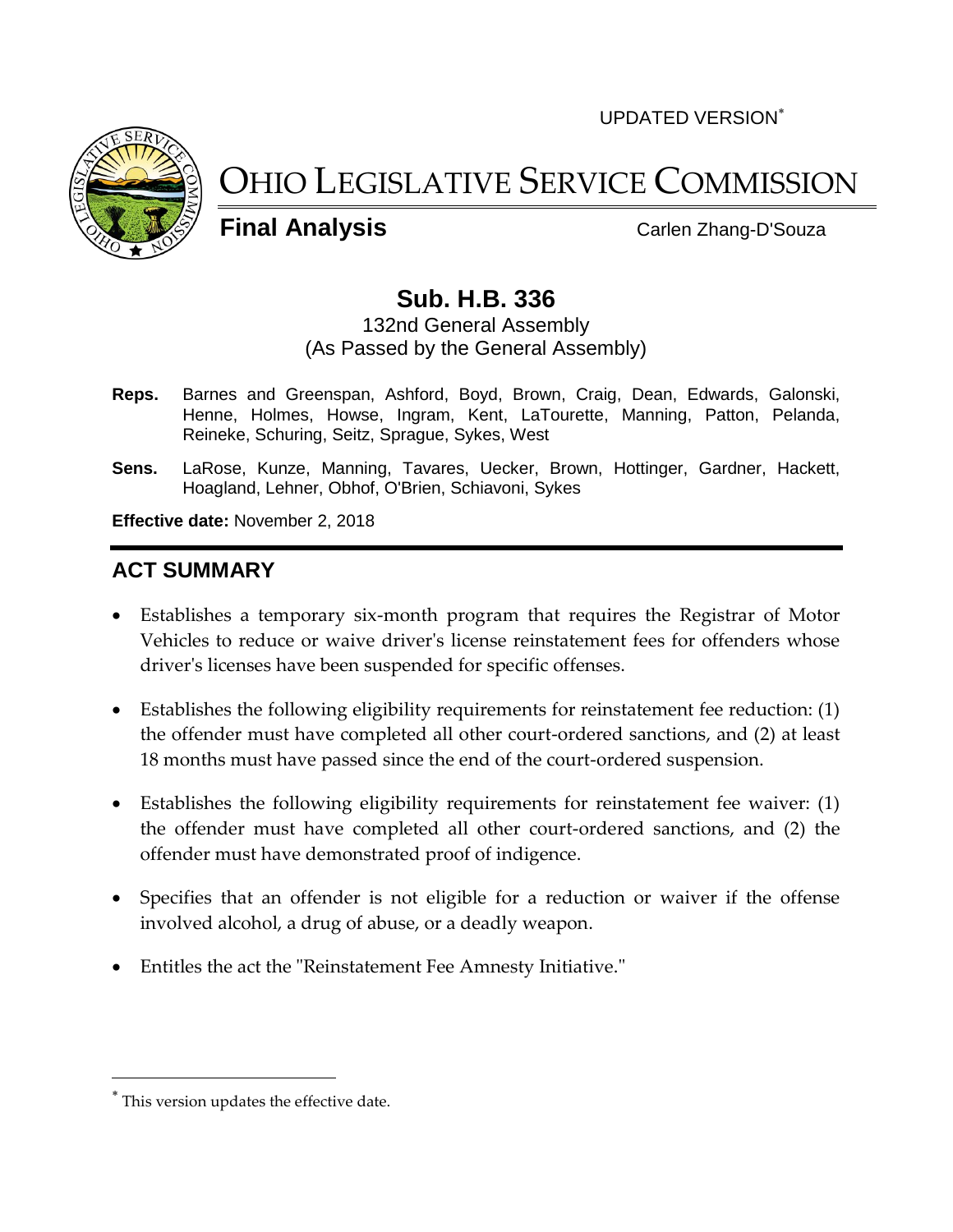## **CONTENT AND OPERATION**

## **Background**

Generally, the Registrar of Motor Vehicles may not reinstate an offender's suspended driver's license or temporary instruction permit until the driver complies with all license reinstatement conditions, including paying **all** reinstatement fees. If a municipal or county court determines that a person cannot pay all reinstatement fees at one time, the court may allow that person to pay the fees through either an installment payment plan or a payment extension plan.<sup>1</sup>

## **Reinstatement Fee Amnesty Initiative**

The act requires the Registrar to establish a temporary six-month program under which the Registrar reduces or waives license reinstatement fees for offenders whose driver's licenses or permits have been suspended for eligible offenses (see, "**Eligible Offenses**," below) and who meet certain conditions. The Registrar must establish the program by January 31, 2019 (90 days after the act's effective date). <sup>2</sup> The program only applies to a driver's license or permit suspension; it does not apply to a commercial driver's license or permit suspension.<sup>3</sup>

#### **Reduction**

An offender whose driver's license or permit has been suspended because of a specific listed offense (discussed below) is eligible for a reduction of reinstatement fees if:

(1) The offender has completed all related court-ordered sanctions, other than payment of reinstatement fees;

(2) The offense did not involve alcohol, a drug of abuse, or a deadly weapon; and

(3) At least 18 months have passed since the end of the court-ordered suspension.

The Registrar **must** grant the reduction to an eligible offender who applies for the reduction. If the offender owes reinstatement fees for **multiple eligible offenses**, the offender must pay either (1) the lowest reinstatement fee owed, or (2) 10% of the total

 $<sup>1</sup>$  R.C. 4510.10(A) and (B), not in the act.</sup>

 $2$  Section 1(B).

 $3$  Section 1(A)(5).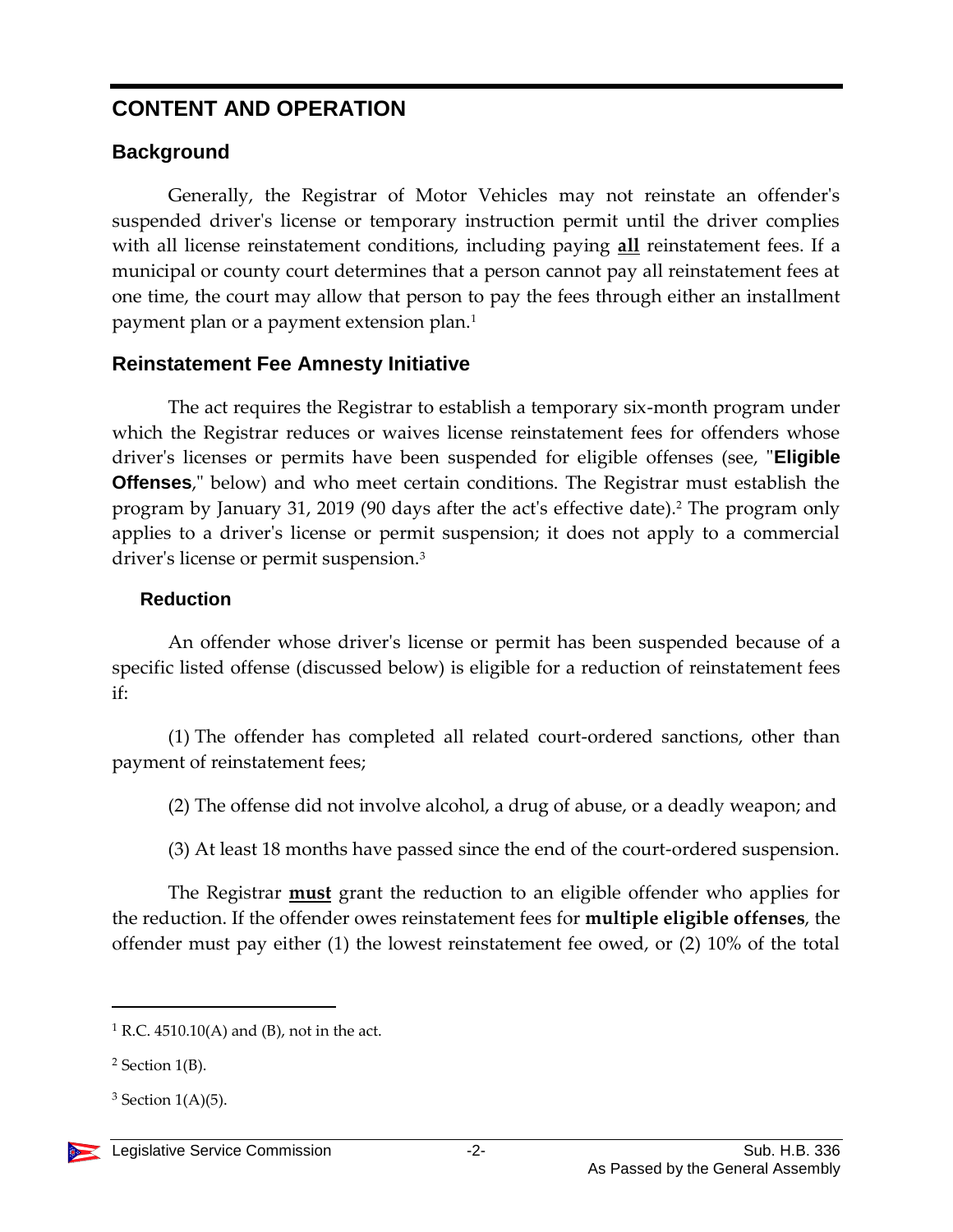amount owed – whichever is greater. If the offender owes a reinstatement fee for one eligible offense, the offender must pay one-half of the reinstatement fee owed.<sup>4</sup>

#### **Waiver**

An offender whose driver's license or permit has been suspended because of a specific listed offense (discussed below) is eligible for a full waiver of the reinstatement fees if:

(1) The offender has completed all related court-ordered sanctions, other than the payment of reinstatement fees;

(2) The offense did not involve alcohol, a drug of abuse, or a deadly weapon; and

(3) The offender demonstrates proof of indigence by providing documentation in a form approved by the Registrar (a person is indigent if the person participates in the Supplemental Nutrition Assistance Program).

The Registrar **must** grant the waiver to an eligible offender who applies for the waiver.<sup>5</sup>

#### **Eligible offenses**

Below is a list of the eligible offenses and a brief description of each offense:

- Unruly child (R.C. 2151.354);
- Delinquent child (R.C. 2152.19);
- Juvenile traffic offender (R.C. 2152.21);
- Solicitation with a motor vehicle  $(R.C. 2907.24)$ ;
- Theft of gasoline (R.C. 2913.02);
- Incompetence by examination  $(R.C. 4507.20)$ ;
- Operating vehicle without proof of insurance (R.C. 4509.101);
- Failure to pay security deposit, or failure to request a hearing after receiving notice regarding a motor vehicle accident (R.C. 4509.17);

<sup>&</sup>lt;sup>4</sup> Section 1(A)(1), (C)(1), and (D)(1).

<sup>&</sup>lt;sup>5</sup> Section 1(A)(1), (A)(6), (C)(2), and (D)(2).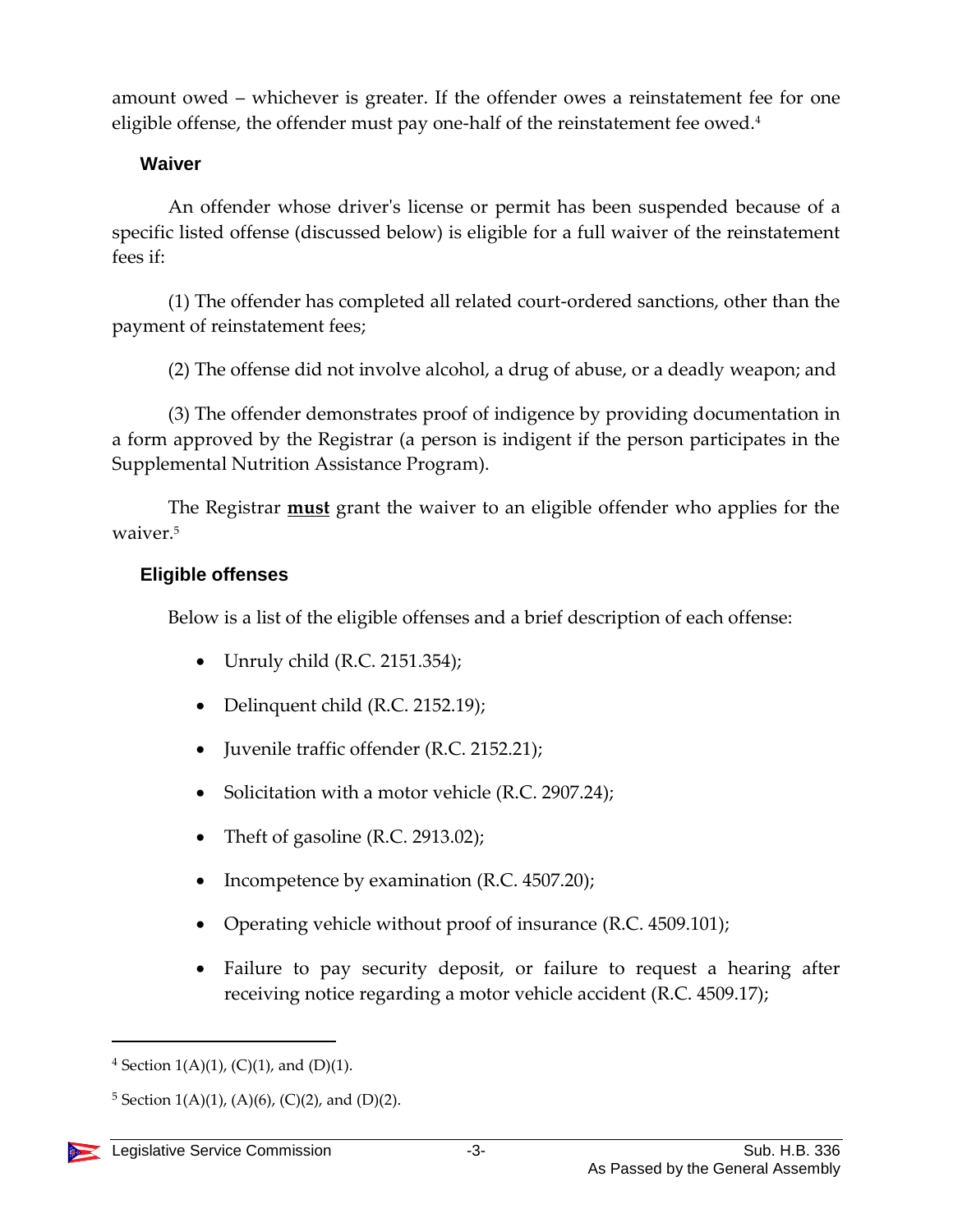- Default on a payment that was required by written agreement after a motor vehicle accident (R.C. 4509.24);
- Nonpayment of a judgment (R.C. 4509.40);
- Repeat traffic offender (R.C. 4510.037);
- Violation of a municipal ordinance that is substantially similar to a statutory violation that imposes a suspension (R.C. 4510.05);
- Suspension under the federal Assimilative Crimes Act (R.C. 4510.06);
- Reckless operation (R.C. 4510.15);
- Failure to appear or failure to pay a fine related to specific vehicle-related violations (R.C. 4510.22);
- Incompetency adjudication (R.C. 4510.23);
- Commission of specific motor vehicle offenses by a minor (R.C. 4510.31);
- Habitual absence from school (R.C. 4510.32);
- Wrongful entrustment of a motor vehicle (R.C. 4511.203);
- Use of an electronic wireless communication device by a minor while driving (R.C. 4511.205);
- $\bullet$  Street racing (R.C. 4511.251);
- Failure to stop for a school bus (R.C. 4511.75);
- Failure to stop after an accident (R.C. 4549.02);
- Failure to stop after a nonpublic road accident (R.C. 4549.021); and
- Trafficking in cigarettes or tobacco products with intent to avoid tax, when a motor vehicle was used in the offense (R.C. 5743.99).<sup>6</sup>

 $6$  Section 1(A).